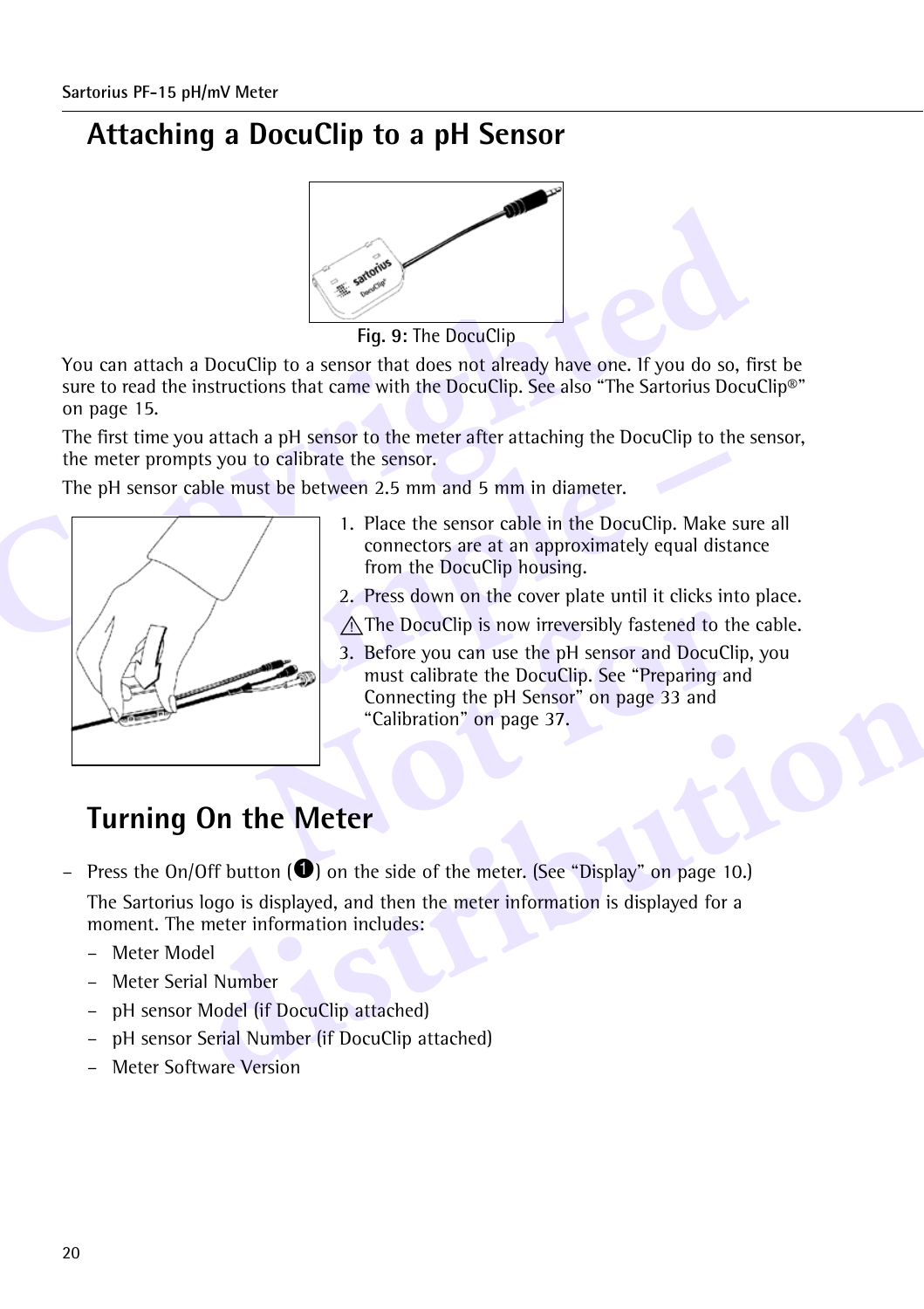After the meter information, the main measurement screen is displayed:



## **Logging In**

If meter security is turned on, each user is required to enter their User ID and Password to use the meter. See "Turning On Meter Security" on page 28 for more information.

In the start of the discrete the text of the start of the start of the start of the discrete their User ID and<br>
I to log in, the following is displayed on the lower screen where<br>
I to log in the following is displayed on t If you are required to log in, the following is displayed on the lower screen when you turn on the meter:

```
User ID
\overline{\phantom{a}}Password
```
- **distribution**<br> **e** rotary dial to enter your User ID. Press  $\bullet$  to enter each character; press  $\bullet$ <br>
you are finished.<br>
e rotary dial to enter your password.<br> **example 10** the Meter<br> **ing Up the Meter**<br>
configure the met 1. Use the rotary dial to enter your User ID. Press  $\bigcirc$  to enter each character; press  $\bigcirc$ when you are finished.
- 2. Use the rotary dial to enter your password.

The meter will not accept your password unless it is the correct one.

# **Setting Up the Meter**

You can configure the meter to meet your own preferences and requirements.

**Note:** Meter settings and pH sensor calibration data are kept in separate non-volatile memory. Unplugging the meter or replacing the batteries has no effect on these stored items.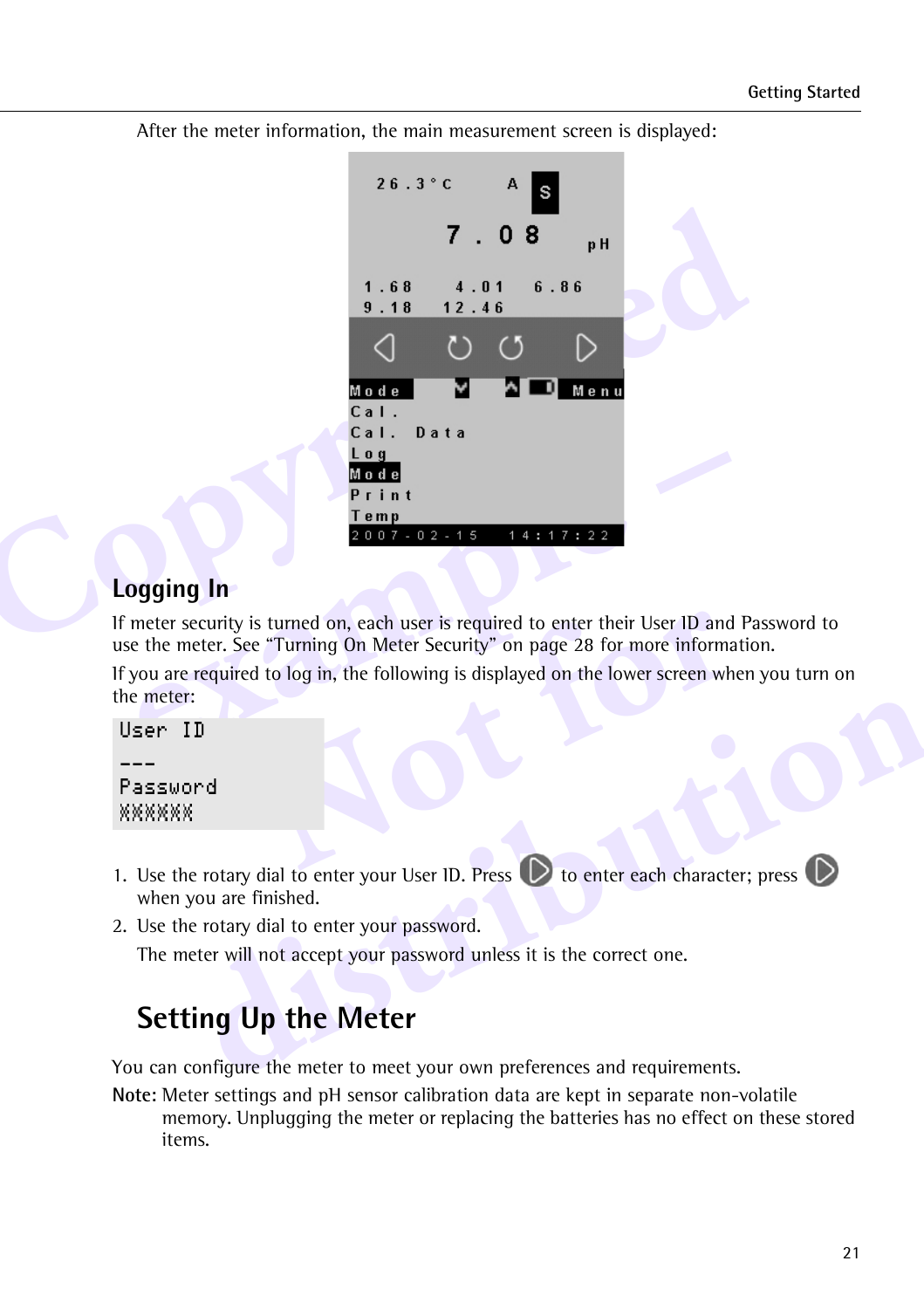## **Navigating the Menus**



**Fig. 10:** Example of main measurement screen (left) and main menu (right).

1. From the main measurement screen, press  $\mathbb{D}$  to open the main menu.

The current, active menu is displayed on the upper screen. The menu options available for the item highlighted on the upper screen appear on the lower screen.

- urement screen, press **O** to open the main menu.<br>
nenu is displayed on the upper screen. The menu options ava<br>
on the upper screen appear on the lower screen.<br>
wise to scroll down the menu displayed on the upper screen;<br>
s 2. Rotate the dial clockwise to scroll down the menu displayed on the upper screen; rotate it counterclockwise to scroll up the menu.
- 3. Press  $\Box$  to select a menu item and go to the next menu.
- 4. To select from a list of options, use the rotary dial to highlight the desired option, and

then press  $\bigcirc$  to select it.

In the case of an option you can toggle, such as  $\frac{0n}{0}$  ff, the option may appear next to

the menu option. Press  $\bigcirc$  to toggle between the options.

ial clockwise to scroll down the menu displayed on the upper screen; rotate it<br>wise to scroll up the menu.<br>
b select a menu item and go to the next menu.<br>
m a list of options, use the rotary dial to highlight the desired o 5. Press  $\bigcup$  to return to the previous menu. You may have to press this key more than once to return to the main menu, and once more to return to the main measurement screen.

## **Entering Numerical Data**

Where you can change or enter numbers for certain menu options, the numeral or "-" is

highlighted. Use the rotary dial to change the numeral, and then press  $\bigcirc$  to proceed to the

next numeral or " $\Box$ ". When you are finished, press  $\Box$  to accept your changes or entry.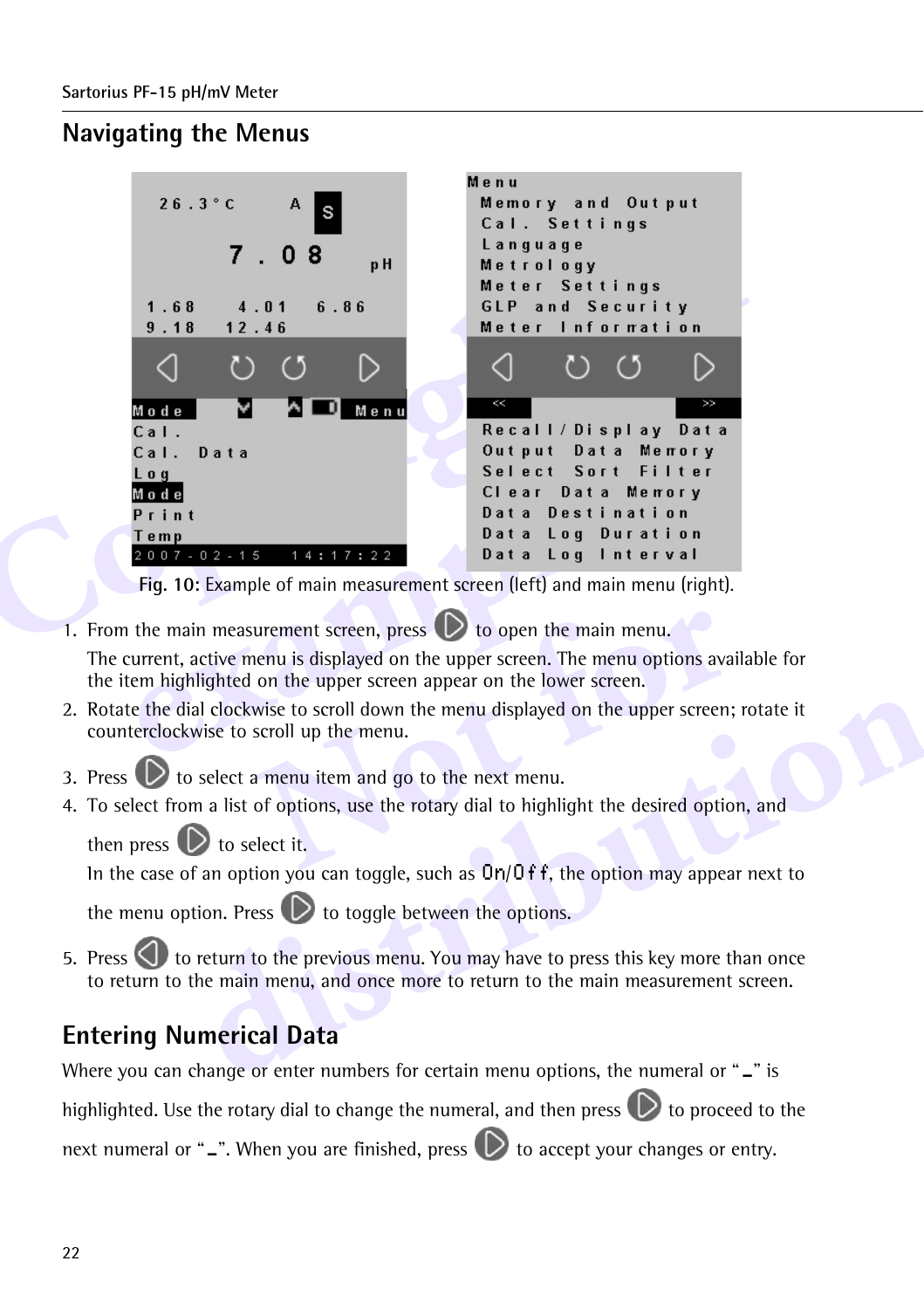### **General Settings**

See also:

- "Viewing, Exporting, and Deleting the Data Log" on page 62
- "Viewing and Exporting DocuClip Data" on page 50
- "Setting Up the Data Log" on page 60
- "Changing the Default Calibration Settings" on page 38
- "pH Mode Setup" on page 27 and "mV Mode Setup" on page 28
- The minimagn and Exporting DocuClip Data" on page 50<br>
 "Viewing and Exporting DocuClip Data" on page 50<br>
 "Setting Up the Data Log" on page 60<br>
 "Changing the Default Calibration Settings" on page 38<br>
 "PH Mode Setup" – "RS-232 Serial Interface Settings" on page 88 and "USB Serial Interface Settings" on page 92
	- "Turning On Meter Security" on page 28

#### **Changing the Display Language**

You can choose from English, Deutsch, Francais, Espanol, and Italiano.

- 1. From the main menu, select Language.
- 2. Select the desired language. The default is English.

#### **Setting the Time and Date**

- 1. From the main menu, select Meter Settings.
- 2. Select Time / Date.
- 3. Select Set Time or Set Date, and then enter the desired time or date.

#### **Changing the Time and Date Format**

ou can choose from English, Deutsch, Francais, Espanol, and Italiano.<br>
From the main menu, select Language.<br>
Select the desired language. The default is English.<br>
<br> **example 15 Figure – France Select Meter Settings.**<br>
Sele Theory of the United State, and then enter the desired time or dat<br> **Notation Example State State State State State State State State State State State State State State State State State State State State State State Stat The filme and Date Format**<br>
choose from two time formats (HH:MM:SS or HH:MM:AM/PM) and three date<br>
MM/DD/YYYY, DD-MM-YYYY or YYYY.MM.DD).<br>
the main menu, select Meter Settings.<br> **Time / Date.**<br>
either **Time Format** or Dat You can choose from two time formats (HH:MM:SS or HH:MM:AM/PM) and three date formats (MM/DD/YYYY, DD-MM-YYYY or YYYY.MM.DD).

- 1. From the main menu, select Meter Settings.
- 2. Select Time / Date.
- 3. Select either Time Format or Date Format, and then select the desired format.

#### **Changing the Temperature Units**

You can choose to display temperatures in Celsius, Fahrenheit, or Kelvin.

- 1. From the main menu, select Meter Settings.
- 2. Select Temperature Units, and then select the desired units. The default is °C.

#### **Enabling or Disabling the Measurement Lock**

The measurement lock freezes the measurement when it is stable.

See also "Read/Lock" on page 14.

- 1. From the main menu, select Meter Settings.
- 2. Select Measure Lock.
- 3. Press  $\bigcirc$  to toggle between On or Off. The default is Off.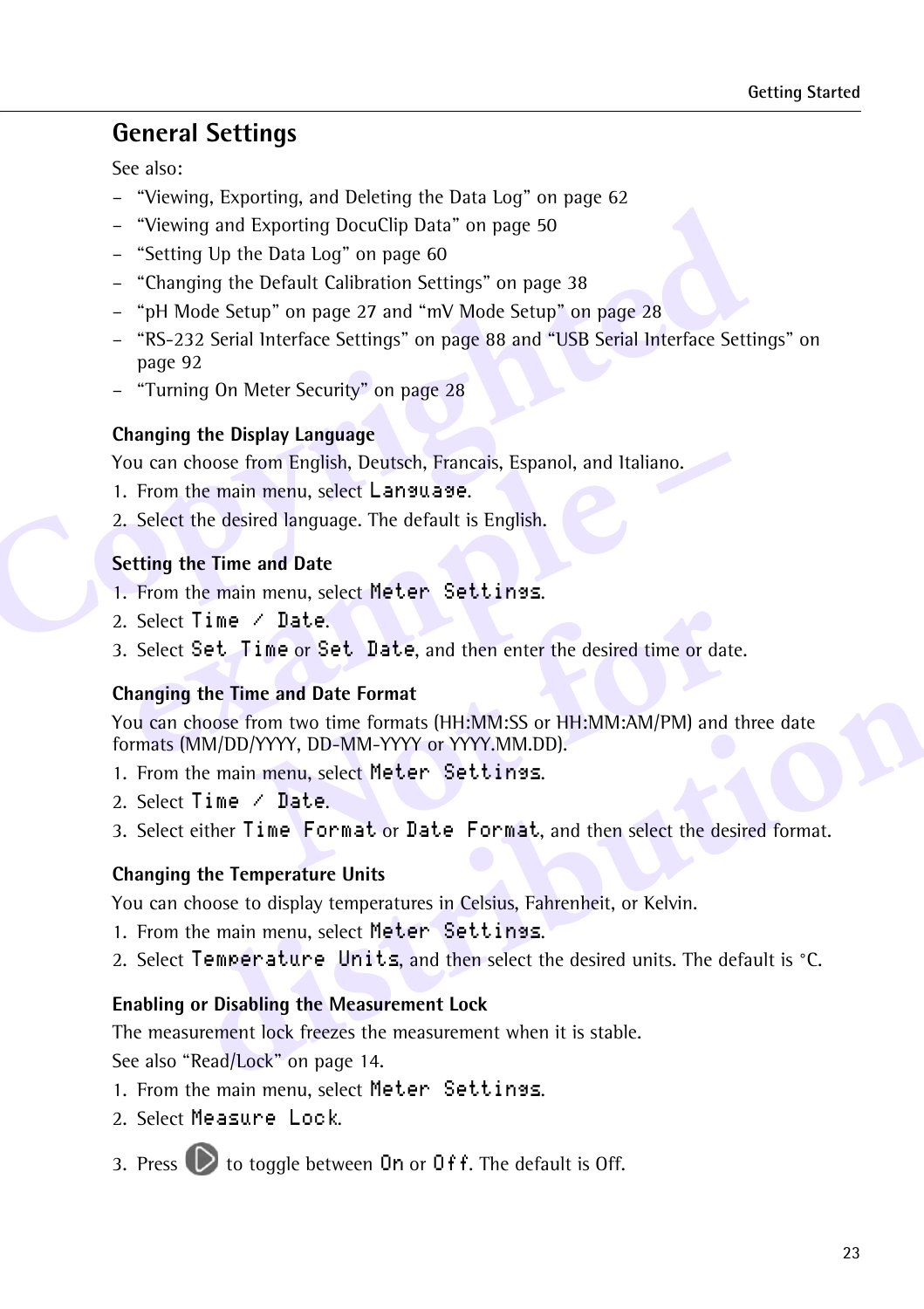#### **Enabling or Disabling Strict Calibration**

If strict calibration is enabled, no measurements can be taken if the calibration reminder (see "Changing the Calibration Reminder Interval" on page 38) has expired. A pH calibration must be performed before you can take any measurements.

**Compared Series Compares Series and Series Compares Shote: When strict calibration is enabled, the calibration reminder is also enabled and the disabled.<br>
1. From the main menu, select Meter Settings.<br>
2. Select Strict Ca Note:** When strict calibration is enabled, the calibration reminder is also enabled and cannot be disabled.

- 1. From the main menu, select Meter Settings.
- 2. Select Strict Cal..
- 3. Press  $\bigcirc$  to toggle between On or Off.

## **Display Settings**

See "Display" on page 10 for more information.

#### **Changing the Display Contrast**

**example 19 Contrast**<br> **example the Display Contrast**<br>
change the display contrast, making the displayed characters lighter or dark<br>
is for typical conditions.<br>
the main menu, select Meter Settings.<br> **example 10** Contrast. You can change the display contrast, making the displayed characters lighter or darker. Select setting 5 for typical conditions.

- 1. From the main menu, select Meter Settings.
- 2. Select Video / Power.
- 3. Select Contrast.
- 4. Use the rotary dial to change the % value displayed.

#### **Changing the Backlight Intensity**

- o change the % value displayed.<br> **Containery**<br> **Notation Settles of Settlings.**<br> **Notation Settlings.**<br> **Notation Settlings.**<br> **Notation Settles of Settlings.**<br> **Notation Settles Settlings.**<br> **Notation Settles Settlings.**<br> 1. From the main menu, select Meter Settings.
- 2. Select Video / Power.
- 3. Select Disp-light Intensity.
- 4. Use the rotary dial to change the % value displayed.

#### **Changing the Sensitivity of the Rotary Dial**

- 1. From the main menu, select Meter Settings.
- 2. Select Video / Power.
- 3. Select Rotary Switch.
- **Sacklight Intensity**<br>
in menu, select Meter Settinss.<br>
o / Power.<br>
-1isht Intensity.<br>
y dial to change the % value displayed.<br>
iensitivity of the Rotary Dial<br>
in menu, select Meter Settinss.<br>
o / Power.<br>
ny Switch.<br>
y dia 4. Use the rotary dial to select one of the levels. Press  $\Box$  to temporarily enable that level so you can test it. Repeat until you have the desired speed.
- 5. Press  $\mathbb{D}$  again to select the desired level (the one marked with "?").

#### **Rotating the Orientation of the Display**

The display can be rotated 180° so the meter can be operated and read with sensor connections at the bottom instead of the top of the meter. The SoftKeys functions are reversed as well. The meter is then used upside down from its normal position.

1. From the main menu, select Meter Settings.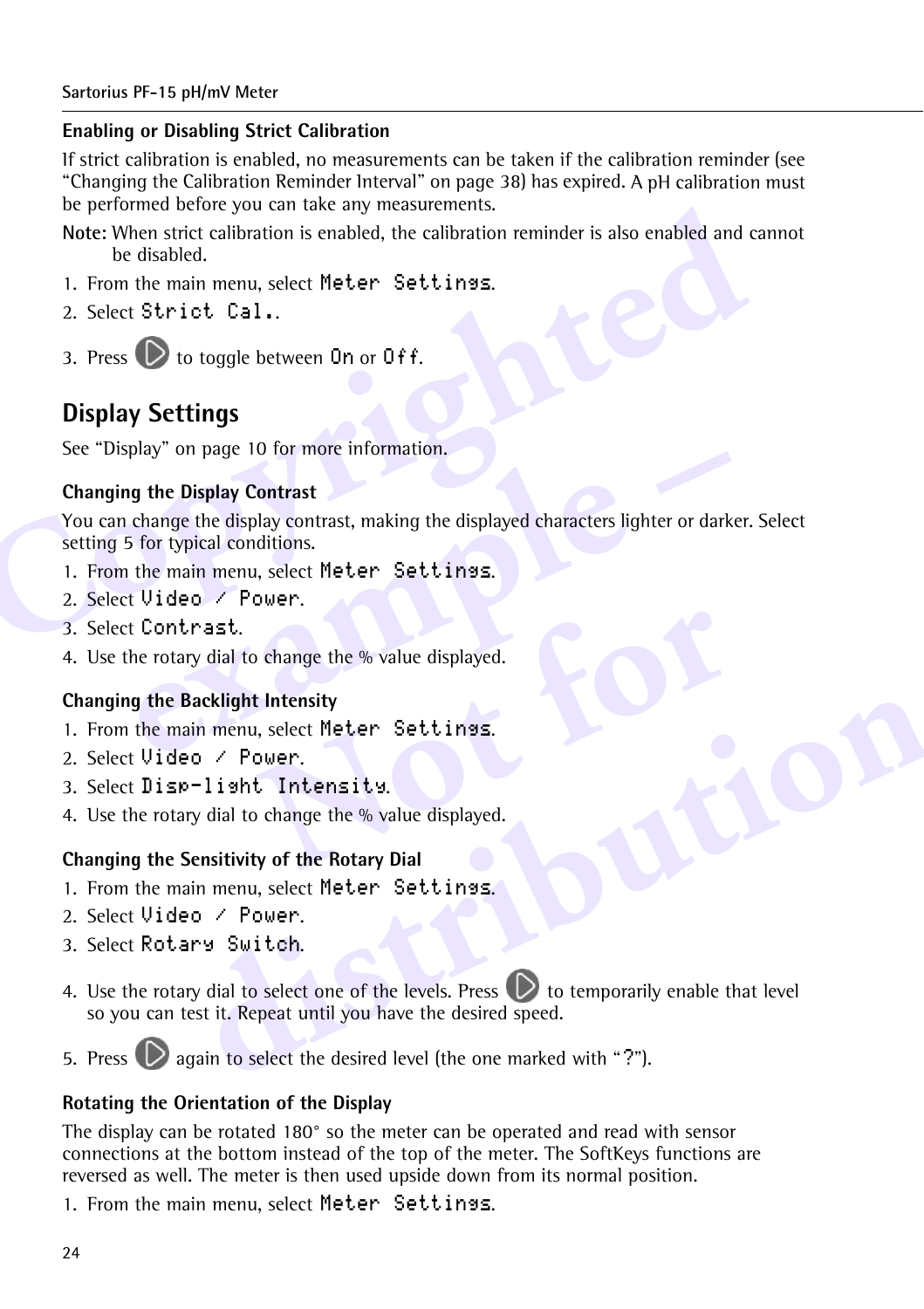- 2. Select Video / Power.
- 3. Select Rotate Display.
- 4. Select either  $0^\circ$  or  $180^\circ$ . The default is 0°; in this position, the meter is used with the sensor connections at the top of the meter.

#### **Changing the Backlight Timer**

You can change the length of time the backlight stays on after you turn it on.

- 1. From the main menu, select Meter Settings.
- 2. Select Video / Power.
- 3. Select Disp-light Timer.
- Sensor connections at the top of the meter.<br> **Changing the Backlight Timer**<br>
You can change the length of time the backlight stays on after you turn it on.<br>
1. From the main menu, select Meter Settinss.<br>
2. Select Uideo / 4. Use the rotary dial to change the number of minutes displayed. It can be set for up to 99 minutes. The default is 1 minute.

To leave the light on until you manually turn it off, enter 00.

#### <span id="page-5-0"></span>**Changing the Power Off Timer**

You can change the length of time the meter stays on when not in use.

- 1. From the main menu, select Meter Settings.
- 2. Select Video / Power.
- 3. Select Power Off Timer.
- **Example 18 Power Off Timer**<br>
because the length of time the meter stays on when not in use.<br>
From the main menu, select Meter Settings.<br>
Select Video / Power.<br>
Select Power Off Timer.<br>
Use the rotary dial to change the nu 4. Use the rotary dial to change the number of minutes displayed. It can be set for up to 59 minutes. The default is 10 minutes.

To leave the meter on until you manually turn it off, enter 00.

## **Meter Information**

#### **Viewing Meter Information**

**COLLET TIMET.**<br> **COLLET TIMET.**<br> **Note that formulates.**<br> **Note that is 10 minutes.**<br> **Note that is 10 minutes.**<br> **Note that is 10 minutes.**<br> **Note of the meter of the Sartorius logo is displayed, the meter is oment.** Non **Information**<br>
Meter Information<br>
a turn on the meter, after the Sartorius logo is displayed, the meter information is<br>
for a moment. None of this information can be changed. The meter information<br>
Model<br>
Serial Number<br>
st When you turn on the meter, after the Sartorius logo is displayed, the meter information is displayed for a moment. None of this information can be changed. The meter information includes:

- Meter Model
- Meter Serial Number
- pH sensor Model (if DocuClip attached)
- pH sensor Serial Number (if DocuClip attached)
- Meter Software Version

#### **To view the meter information again:**

– From the main menu, select Meter Information.

#### **Restoring All Defaults**

You can reset all settings to the factory defaults (see the list beginning on page 76).

#### **WARNING: A General Reset also clears all pH sensor calibrations.**

1. From the main menu, select Meter Settings.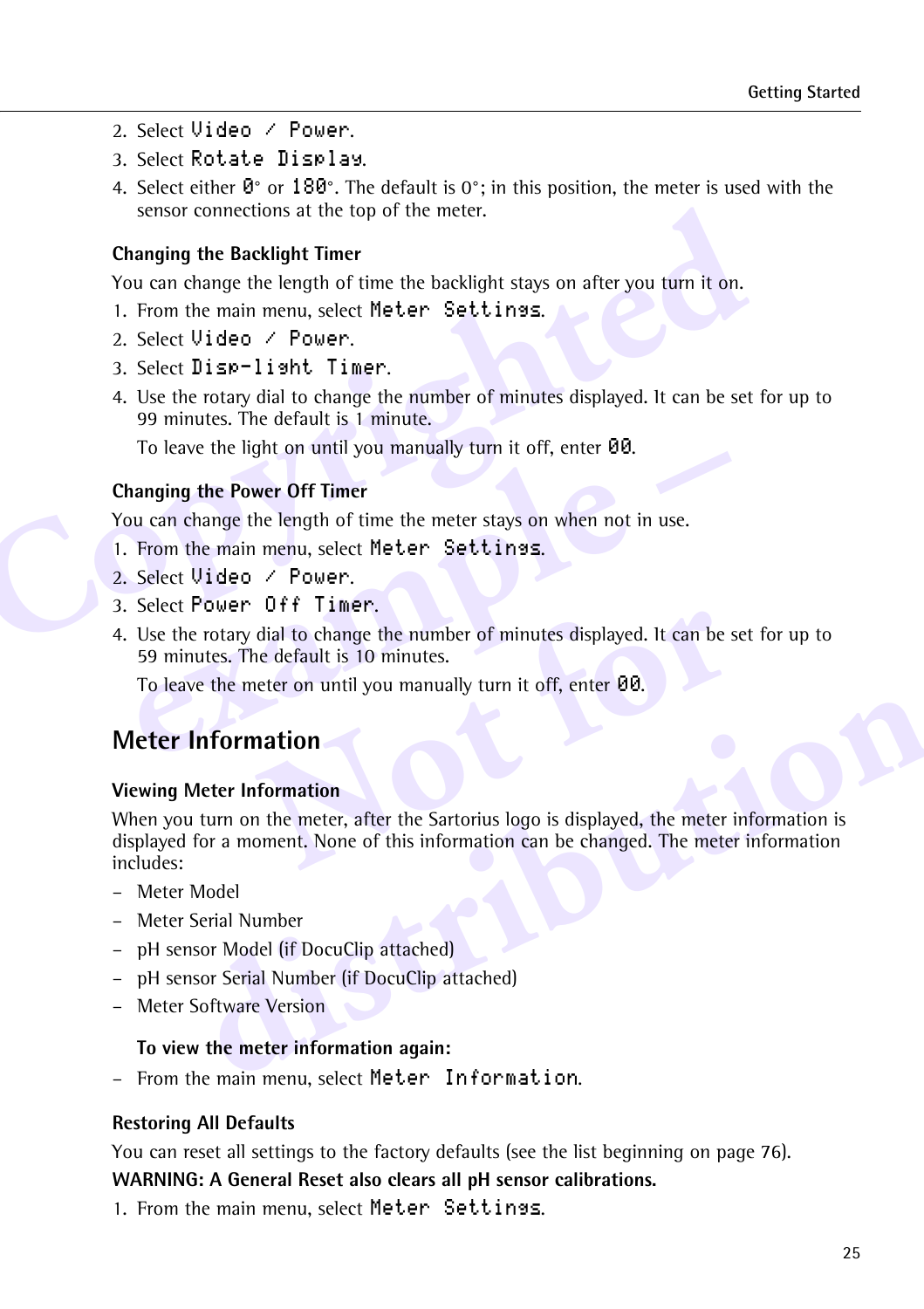2. Select General Reset.

3. Use the rotary dial to highlight  $\forall e \leq$ , and then press  $\bigcirc$ .



## **Temperature Sensor Setup**

**Temperature Sensor Setup**<br>
Accurate temperature readings of the buffer or sample are necessary for accurate cali<br>
and readings. If your pH sensor has a temperature sensor or if you use a separate<br>
temperature sensor that Accurate temperature readings of the buffer or sample are necessary for accurate calibration and readings. If your pH sensor has a temperature sensor or if you use a separate temperature sensor that plugs into the meter, the meter uses the measured temperature to adjust pH readings accordingly. For a more detailed explanation of the effects of temperature on pH readings, see "Temperature Compensation" on page 82.

The meter will usually automatically detect the type of temperature sensor you are using when you connect it to the meter. If you need to manually enter the temperature sensor type, see "Entering the Temperature Sensor Type" below.

If you are not using a temperature sensor, you will need to measure and enter the temperature manually. See "Manually Entering a Temperature" on page 37 for instructions.

#### <span id="page-6-0"></span>**Entering the Temperature Sensor Type**

re not using a temperature sensor, you will need to measure and enter the<br>ture manually. See "Manually Entering a Temperature" on page 37 for inst<br>**g** the Temperature Sensor Type<br>ult, the meter assumes that an NTC-10K temp By default, the meter assumes that an NTC-10K temperature sensor is being used. You can set the meter to automatically detect what type of sensor is being used or manually enter the type of sensor.

- 1. From the main menu, select Metrology.
- 2. Select Temperature Sensor.
- 3. Select one of the following:

 $\mathsf{Auto}\text{-}\mathsf{Delete}\subset \mathsf{t}$  – the meter determines the sensor type when it is connected to the temperature sensor connector on the meter.

I, select Metrology.<br>
The Sensor.<br>
Nowing:<br>
Note meter determines the sensor type when it is connected to<br>
nomector on the meter.<br>
For the meter to automatically detect the type of temperatur<br>
non the meter and then connec **ect** – the meter determines the sensor type when it is connected to the sensor connector on the meter.<br> **t** Note: For the meter to automatically detect the type of temperature sensor, first turn on the meter and then con **Important Note:** For the meter to automatically detect the type of temperature sensor, you must first turn on the meter and then connect the sensor to the meter. The sensor *must* be between 15°C and 40°C (59°F–104°F); if the sensor is outside this range, the meter can not correctly identify the sensor type and temperature readings will be incorrect. In this case, you must manually enter the sensor type.

10 kOhm – NTC-10K; Resistance greater than 1405 ohms and less than 16,000 ohms, which represents temperatures from 14.6°C to 76.4°C. This is the default.

30 kOhm – NTC-30K; Resistance greater than 16,000 ohms, which represents temperatures lower than 40.4°C.

PT 1000 – Resistance less than 1405 ohms, which represents any temperature measurable by the sensor that is within the range of the meter (–5.0°C to 105.0°C).

## **Selecting the pH or mV Mode**

The default measurement mode is pH.

1. From the main measurement screen, use the rotary dial to highlight Mode on the lower

screen, and then press  $\bigcirc$ .

2. Use the rotary dial to highlight either  $p$ H or  $m \cup$  on the upper screen, and then press  $\bigcirc$ .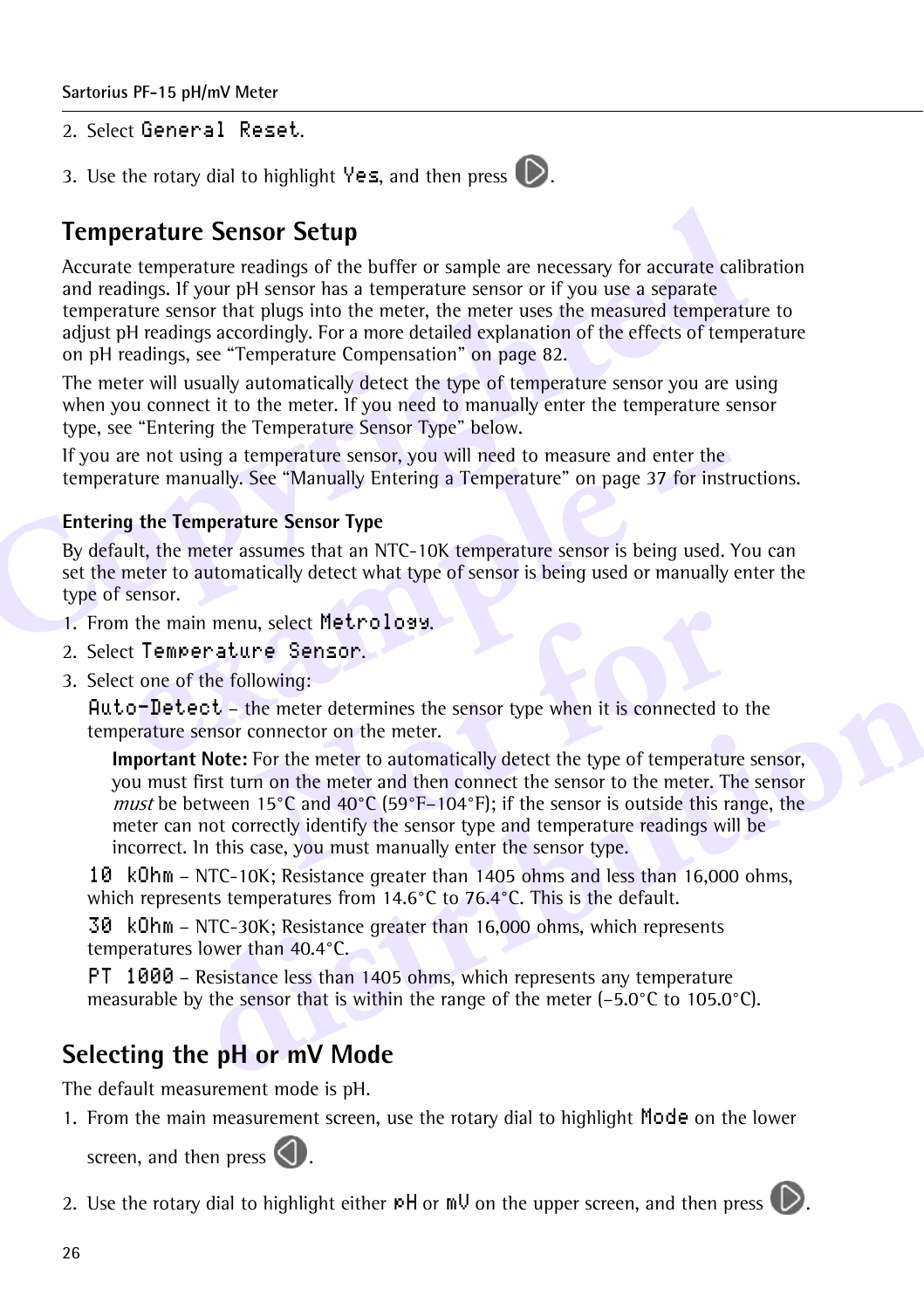3. Press  $\bigodot$  to return to the main measurement screen.

## <span id="page-7-0"></span>**pH Mode Setup**

#### **Changing the pH Resolution**

- 1. Make sure the meter is in pH mode.
- 2. From the main menu, select Metrology.
- 3. Select Resolution.
- **Changing the pH Resolution**<br>
1. Make sure the meter is in pH mode.<br>
2. From the main menu, select Metrology.<br>
3. Select Resolution.<br>
4. Select the resolution you want to use: **0. 1**, **0. 01**, or **0. 001** pH units. The<br>
0. 4. Select the resolution you want to use:  $0.1, 0.01$ , or  $0.001$  pH units. The default is 0.01 pH units.

#### <span id="page-7-1"></span>**Changing the Stability Criteria**

This controls the amount of signal variation allowed for a stable measurement.

- 1. From the main menu, select Metrology.
- 2. Select Stability Criteria.
- 3. Select Fast, Medium, or Slow. The default is Medium.

#### <span id="page-7-2"></span>**Changing the Number of Samples for Signal Averaging**

is controls the amount of signal variation allowed for a stable measuremer<br>From the main menu, select Metrolosy.<br>Select Stability Criteria.<br>Select Fast, Medium, or Slow. The default is Medium.<br>nanging the Number of Samples The number of signals to be included in a moving average of<br>
Indis received from the pH sensor. The options are very slow<br>
(6), fast (4) or very fast (2). Slower settings produce more st<br>
1 take longer to reach stability.<br> You can choose the number of signals to be included in a moving average of all measurement signals received from the pH sensor. The options are very slow (10 readings), slow (8), medium (6), fast (4) or very fast (2). Slower settings produce more stable readings, although they can take longer to reach stability.

- 1. From the main menu, select Metrology.
- 2. Select Signal Averaging.
- 3. Select the desired number of samples. The default is 6.

#### **Setting the Data Alarm**

You can enable an alarm to be displayed on the main measurement screen when a measured value is outside certain limits. You can also change the default alarm limits. When the data alarm is enabled and the measured value is outside of the defined limits, the meter displays

Internation menu, select Metrolosy.<br>
Sismal Averasins.<br>
the desired number of samples. The default is 6.<br> **he Data Alarm**<br>
tradiscending and alarm to be displayed on the main measurement screen when a measured<br>
utside cert  $\mathbf{m}$  on the main measurement screen and includes a " $\ast$ " character in the data log printout. By default, the alarm is off. The default alarm limits are the range of the meter for each mode.

- 1. Make sure the meter is in the correct mode (pH or mV).
- 2. From the main menu, select Metrology.
- 3. Select Data Alarm.
- 4. Select one of the following:

On (or  $0f$ ) – On enables the alarm for that mode; Off disables the alarm. The default is Off.

Upper Limit Lower Limit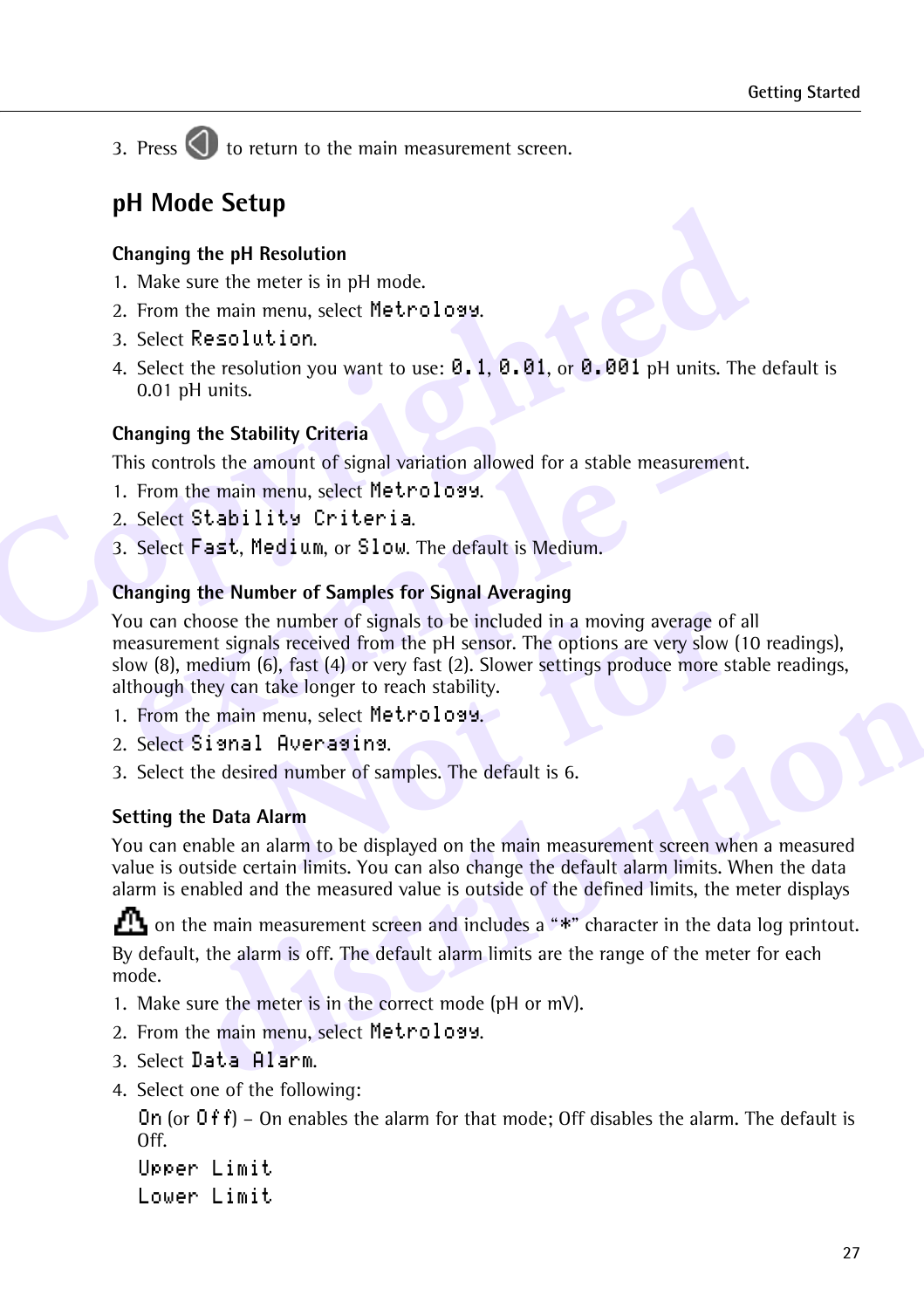5. If you selected the Upper Limit or Lower Limit, enter the limit you want to use.

## <span id="page-8-1"></span>**mV Mode Setup**

Millivolt measurements are used to measure ORP (oxidation-reduction potential, or repotential) to check the performance of pH sensors. Relative mV can be measured by er a mV offset or using the current mV value as the mV o Millivolt measurements are used to measure ORP (oxidation-reduction potential, or redox potential) to check the performance of pH sensors. Relative mV can be measured by entering a mV offset or using the current mV value as the mV offset.

See also:

- "Changing the Stability Criteria" on page 27
- "Changing the Number of Samples for Signal Averaging" on page 27
- "Entering the Temperature Sensor Type" on page 26.

#### **Changing the mV Resolution**

- 1. Make sure the meter is in mV mode.
- 2. From the main menu, select Metrology.
- 3. Select Resolution.
- 4. Select the resolution you want to use:  $1 \text{ mV}$  or  $0.1 \text{ mV}$ . The default is 0.1 mV.

## <span id="page-8-0"></span>**Turning On Meter Security**

Example the main menu, select Metrology.<br> **example 18 min we move that the resolution.**<br> **example 1** mV or **8.1** mV. The default is 0.1 mV.<br> **example 10 On Meter Security**<br>
allows the meter to have up to 256 users. If me Preferred to have up to 256 users. If meter security is turned on, all<br>
e digits, from 001 to 256)<br>
anumeric characters; "NEW" is reserved for unused User ID'<br>
anumeric characters)<br>
enying access to:<br>
eter<br>
ter settings<br>
a Security allows the meter to have up to 256 users. If meter security is turned on, all users must have:

- A User Number (three digits, from 001 to 256)
- A User ID (three alphanumeric characters; "NEW" is reserved for unused User ID's)
- A Password (six alphanumeric characters)
- Privileges giving or denying access to:
	- Calibrating the meter
	- Changing the meter settings
	- Security administration

Fractional User ID's)<br>
Six alphanumeric characters; "NEW" is reserved for unused User ID's)<br>
Any or denying access to:<br>
Any or denying access to:<br>
g the meter<br>
the meter settings<br>
Administration<br>
diministration<br>
given admi Any user can be given administrator privileges by an administrator. When security is enabled, an authorized user must enter his or her user ID and password to use the meter.

The menu displayed is dependent on the security status of the meter and whether or not the current user is an administrator.

#### <span id="page-8-2"></span>**Initial Security Setup**

Until security is configured the first time, the only option on the Security menu is Configure Security.

The first user who configures security becomes the first administrator and is assigned user number 001.

#### **To set up meter security the first time:**

- 1. From the main menu, select GLP and Security.
- 2. Select Security.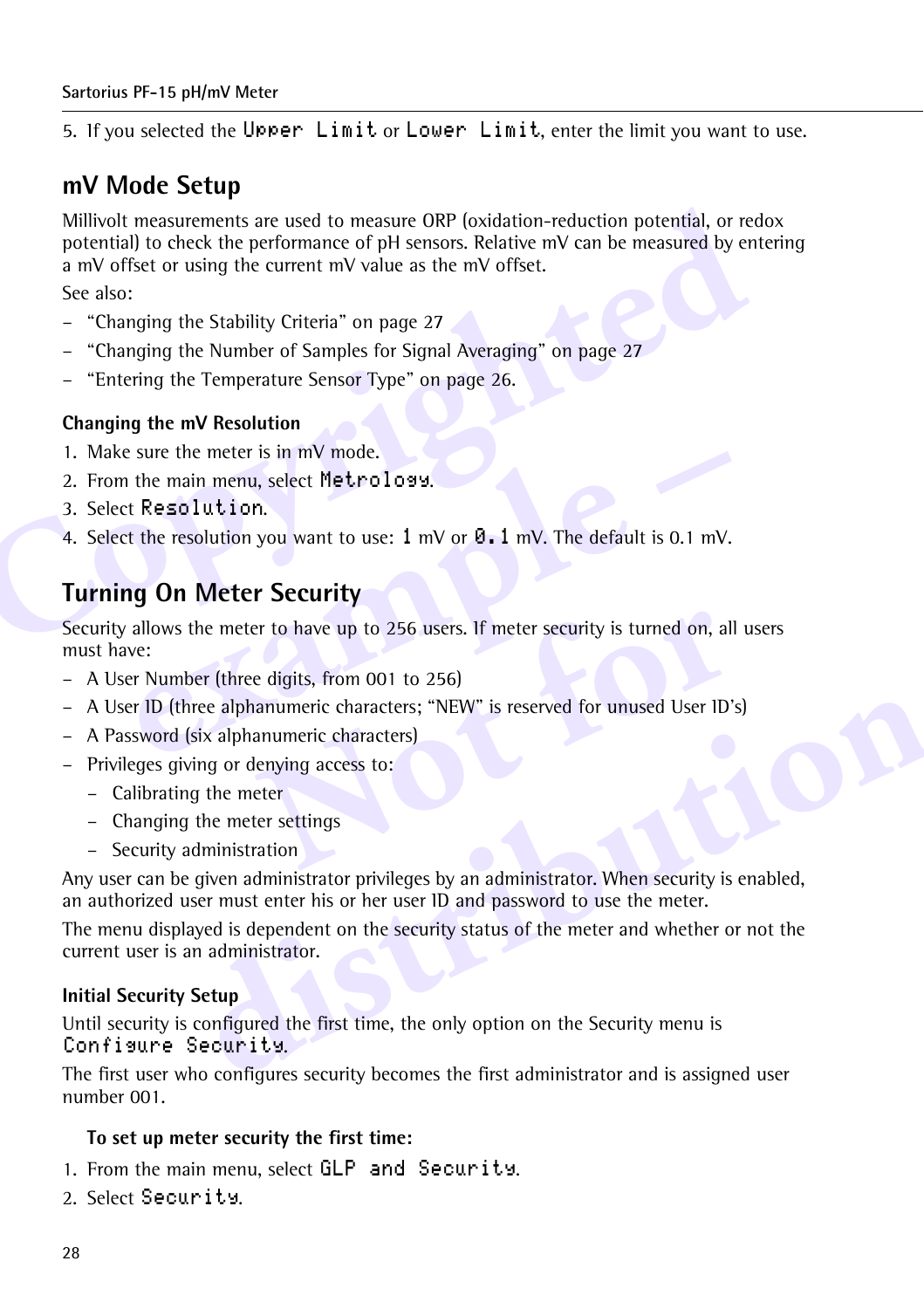3. Select Configure Security.

```
User ID
---Password
Confirm Password
```
- **Copyrighted** 4. Use the rotary dial to enter a three-character alphanumeric User ID. Press  $\bigcirc$  to enter each character; press  $\left(\bigcirc \right)$  when you are finished.
	- 5. Use the rotary dial to enter a six-character alphanumeric Password. Press  $\bigcirc$  to enter each character; press  $\left(\bigcirc \right)$  when you are finished.
	- each character; press the when you are finished.<br>
	Under Confirm Password, re-enter the same password, and then presecond password does not match the first password, the meter will not ac<br> **lanaging Meter Security: Administ** 6. Under Confirm Password, re-enter the same password, and then press  $\mathbb{D}$ . (If the second password does not match the first password, the meter will not accept it.)

## **Managing Meter Security: Administrators**

#### **Logging In**

- **Notify:** Administrators<br>
Ity.<br>
Ity.<br>
Contract GLP and Security. 1. From the main menu, select GLP and Security.
- 2. Select Security.

```
User ID
---Password
```
- Security.<br>
ID<br>
sword<br>
(XXX)<br>
e rotary dial to enter your User ID. Press<br>
(XXX)<br>
e rotary dial to enter your password.<br>
eter will not accept your password.<br>
eter will not accept your password unless it is the correct one.<br> 3. Use the rotary dial to enter your User ID. Press  $\bigcirc$  to enter each character; press  $\bigcirc$ when you are finished.
- 4. Use the rotary dial to enter your password.

The meter will not accept your password unless it is the correct one.

#### **Setting Security Status**

- 1. On the Security menu, highlight Security Status.
- 2. Press  $\bigcup$  to toggle between On or Off. The default is On. On – The meter requires a valid User ID and Password for use. Off – The meter can be used by anyone.
- 3. Press  $\bigcirc$  to accept the change in security status.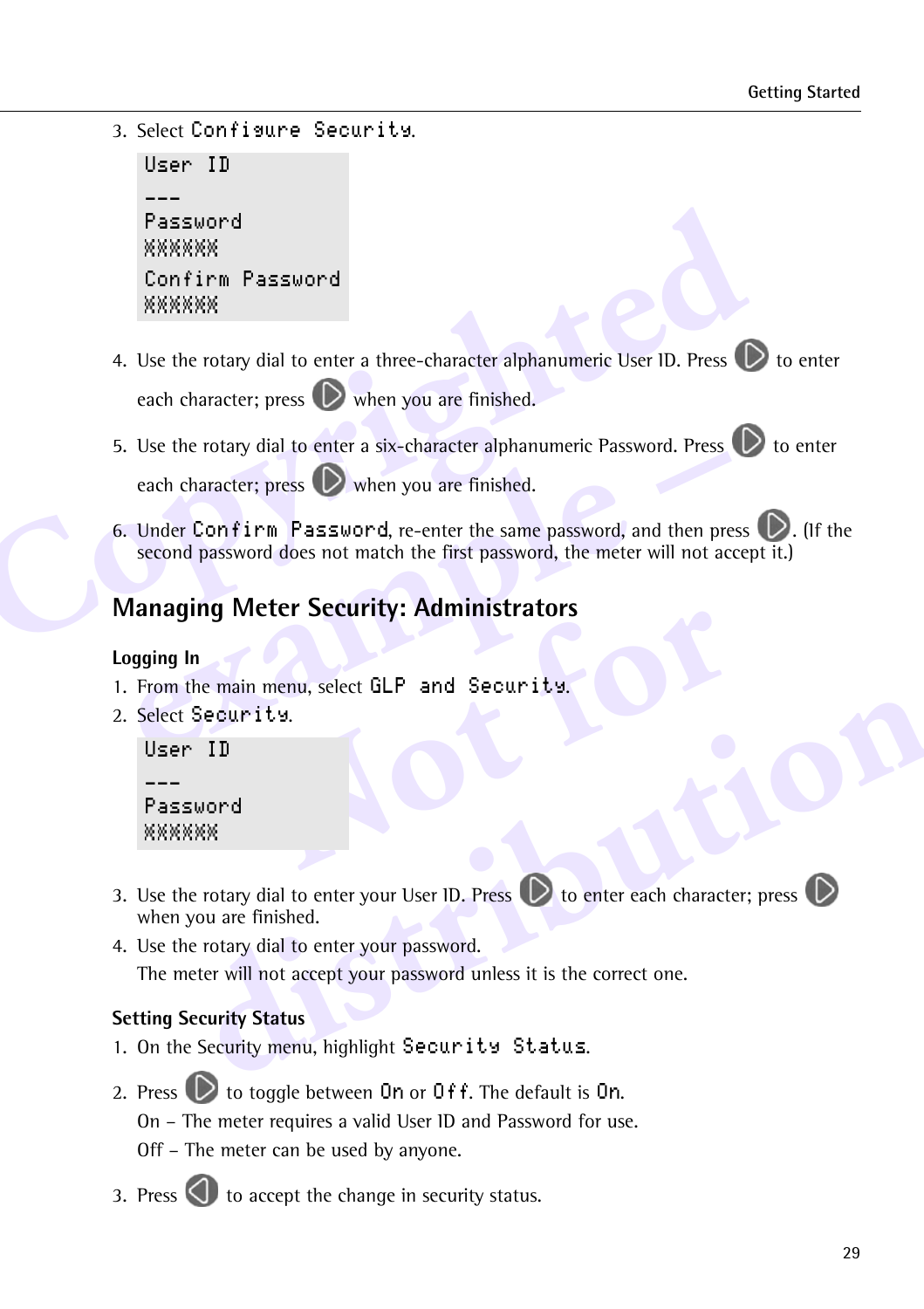#### **Sartorius PF-15 pH/mV Meter**

#### **Adding a New User**

1. On the Security menu, select Users.

```
User No.
 001 --- *
```
\*The second set of characters is the User ID of the first user.

2. Enter a new User Number.

User No. 002 NEW \*

\*"NEW" is displayed next to an unassigned User Number.

3. Press

4. Select User ID.

NEW Not. Unique \*

**Compared Set of Characters is the User ID of the first user.**<br>
The second set of characters is the User ID of the first user.<br>
2. Enter a new User Number.<br> **Compared Set Proper Set of Alliance 3.**<br> **Constant Compared Set** \*Not Unique is displayed until you begin to enter a unique User ID.

- 5. Change NEW to a unique User ID.
- 6. Select User Password..

```
Example 1<br>
Example 2<br>
Lunique is displayed until you begin to enter a unique User ID.<br>
The NEW to a unique User ID.<br>
Example 1<br>
Example 1<br>
Example 1<br>
Example 1<br>
Example 1<br>
Example 1<br>
Example 2<br>
Example 1<br>
Example 2<br>
Exampl
Password
Confirm Password
```
- 7. Enter a six-character password, and then press  $\bigcirc$ .
- password, and then press<br> **Note that is a contract to the press**<br>
In the meter will not accept it.)<br> **Note that is a contract it is a contract to the second password does not** Password<br>
haracter password, and then press<br>
same password, and then press<br>
word, the meter will not accept it.)<br>
issions.<br>
<br> **distribution**<br> **distribution**<br>
ple, all the permissions are turned off.<br> **distribution**<br>
ple, a 8. Re-enter the same password, and then press  $\mathbb{D}$ . (If the second password does not match the first password, the meter will not accept it.)
- 9. Select Permissions.

```
Calibrate
Settings
Administrator
```
In this example, all the permissions are turned off.

10. To turn a permission on or off, use the rotary dial to highlight it, and then press  $\mathbb{D}$ .



If the permission is off and you press  $\mathbb{D}$ , > appears next to the permission, indicating that it is now enabled for that user. If  $\geq$  is shown next to the permission and you press



 $\bullet$ , > disappears and that permission is now disabled for that user.

11. When you are finished, press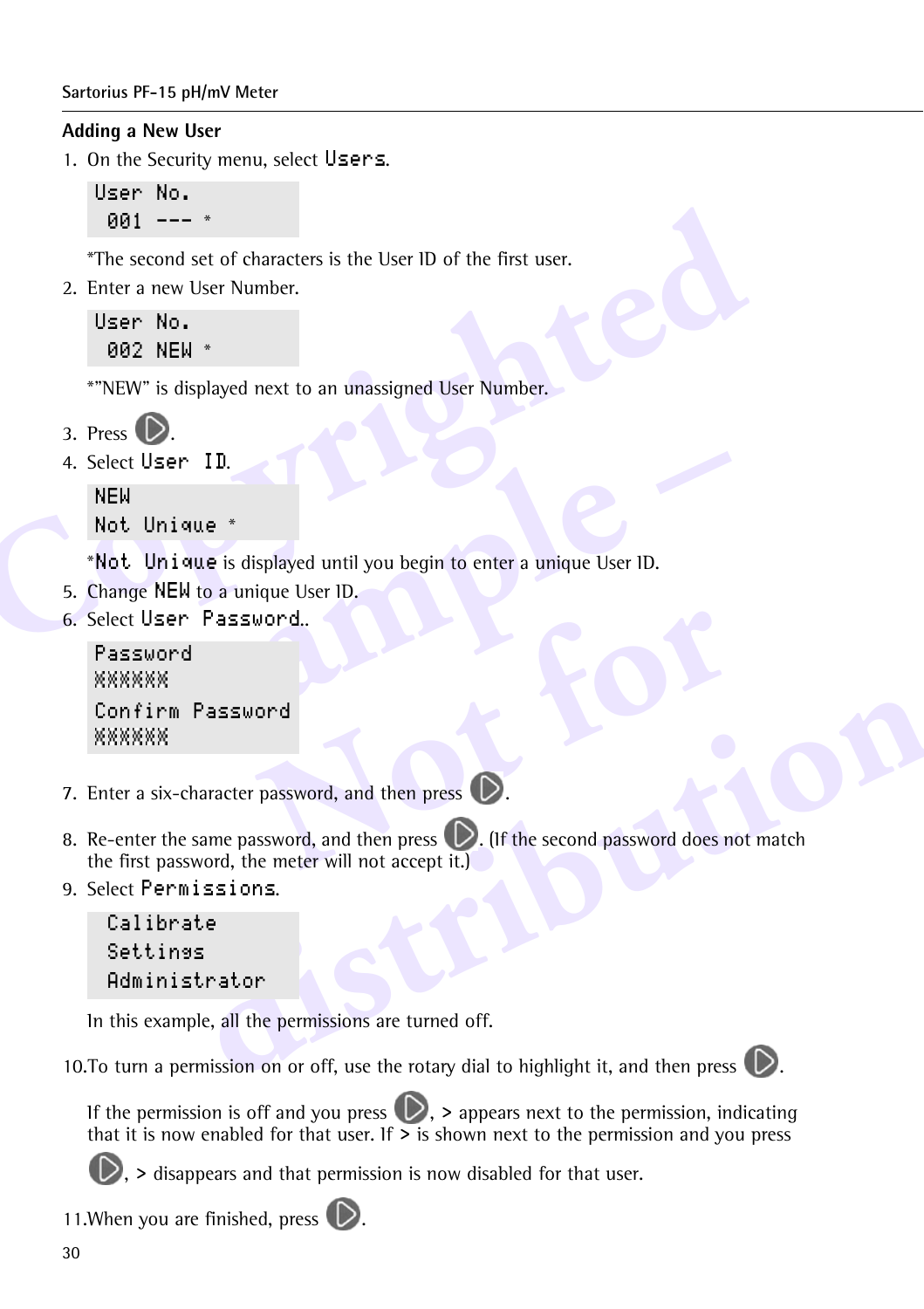#### **Changing a User's Settings**

You can change a user's ID, password, or permissions.

1. On the Security menu, select Users.

```
User No.
 001 --- *
```
\*The second set of characters is the User ID of the first user.

2. Enter an existing User No., and then press  $\mathcal{D}$ .

```
User No.
 002 --- *
```
**Compared 1991**<br> **Copyrighted**<br> **Copyrighted**<br> **Copyrighted**<br> **Copyrighted**<br> **Copyrighted**<br> **Copyrighted**<br> **Copyrighted**<br> **Copyrighted**<br> **Copyrighted**<br> **Copyrighted**<br> **Copyrighted**<br> **Copyrighted**<br> **Copyrighted**<br> **Copyright** \*The second set of character is the User ID of the user number entered.

- 3. To change the user ID:
	- a. Select User ID.
	- b. Change the User ID to a new, unique User ID.
- 4. To change the user password:
	- a. Select User Password.

```
example –
 Password
 Confirm Password
```
- b. Enter a six-character password, and then press  $\bigcirc$ .
- **Password**<br>
character password, and then press<br>
e same password, and then press<br>
Trist password, the meter will not accept it.)<br>
user's permissions:<br>
with the second password, the meter will not accept it.) **distribution** c. Re-enter the same password, and then press  $\bigcirc$ . (If the second password does not match the first password, the meter will not accept it.)
- 5. To change the user's permissions:
	- a. Select Permissions.

```
Calibrate
Settings
Administrator
```
In this example, all the permissions are turned off.

b. To turn a permission on or off, use the rotary dial to highlight it, and then press  $\bigcirc$ .

If the permission is off and you press  $(\mathcal{D})$ , > appears next to the permission, indicating that it is now enabled for that user. If  $\geq$  is shown next to the permission

and you press  $\mathbb{D}$ . > disappears and that permission is now disabled for that user.

c. When you are finished, press  $\triangleright$ .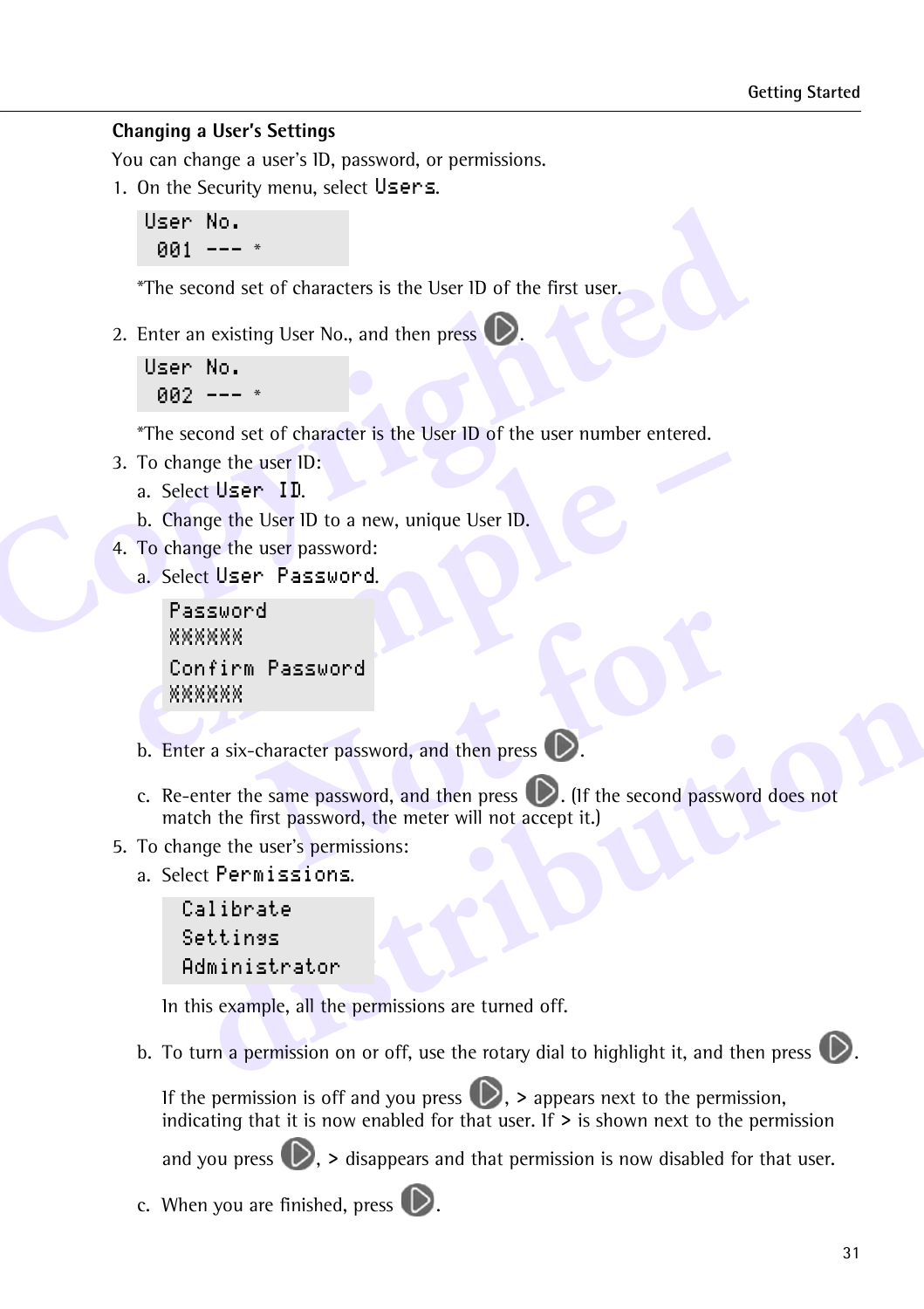#### **Sartorius PF-15 pH/mV Meter**

#### **Deleting a User**

1. On the Security menu, select Users.

```
User No.
 001 --- *
```
\*The second set of characters is the User ID of the first user.

2. Enter an existing User No., and then press  $\mathbb{D}$ 

```
User No.
 002 --- *
```
\*The second set of character is the User ID of the user number entered.

- 3. Select Delete User.
- 4. Use the rotary dial to highlight  $\forall$ es, and then press

#### **Resetting Security**

**[Cop](#page-8-2)yright 1 - - -** \*<br>
\*The second set of characters is the User ID of the first user.<br>
2. Enter an existing User No., and then press<br> **Corporation** USE No.<br> **Copyrighted**<br> **Copyrighted B1 - - \***<br>
\*The second set of chara The rotary dial to highlight Yes, and then press<br> **g** Security<br>
g security<br>
g security erases all user ID's and passwords. The next time you select the S<br>
ne only option you will see is Configure Security (see "Initial Sec Resetting security erases all user ID's and passwords. The next time you select the Security menu, the only option you will see is Configure Security (see "Initial Security Setup" on page 28).

- 1. On the Security menu, select Security Reset.
- 2. Use the rotary dial to highlight  $\forall e$ s, and then press  $\Box$ .

# u, select Security Reset.<br>
highlight Yes, and then press<br>
Security: Non-Administrators<br>
I, select GLP and Security. **Managing Meter Security: Non-Administrators**

#### **Logging In**

- 1. From the main menu, select GLP and Security.
- 2. Select Security.

```
User ID
\overline{a}PasswordXXXXXX
```
- Meter Security: Non-Administrators<br>
in menu, select GLP and Security.<br>
Fity.<br>
distribution enter your User ID. Press <br>
to enter each character; press <br>
we finished.<br>
We dial to enter your password. Press <br>
to enter each ch 3. Use the rotary dial to enter your User ID. Press  $\bigcirc$  to enter each character; press  $\bigcirc$ when you are finished.
- 4. Use the rotary dial to enter your password. Press  $\mathbb{D}$  to enter each character; press  $\mathbb{O}$ when you are finished.

The meter will not accept your password unless it is the correct one.

#### **Changing Your Password**

1. On the Security menu, select Users.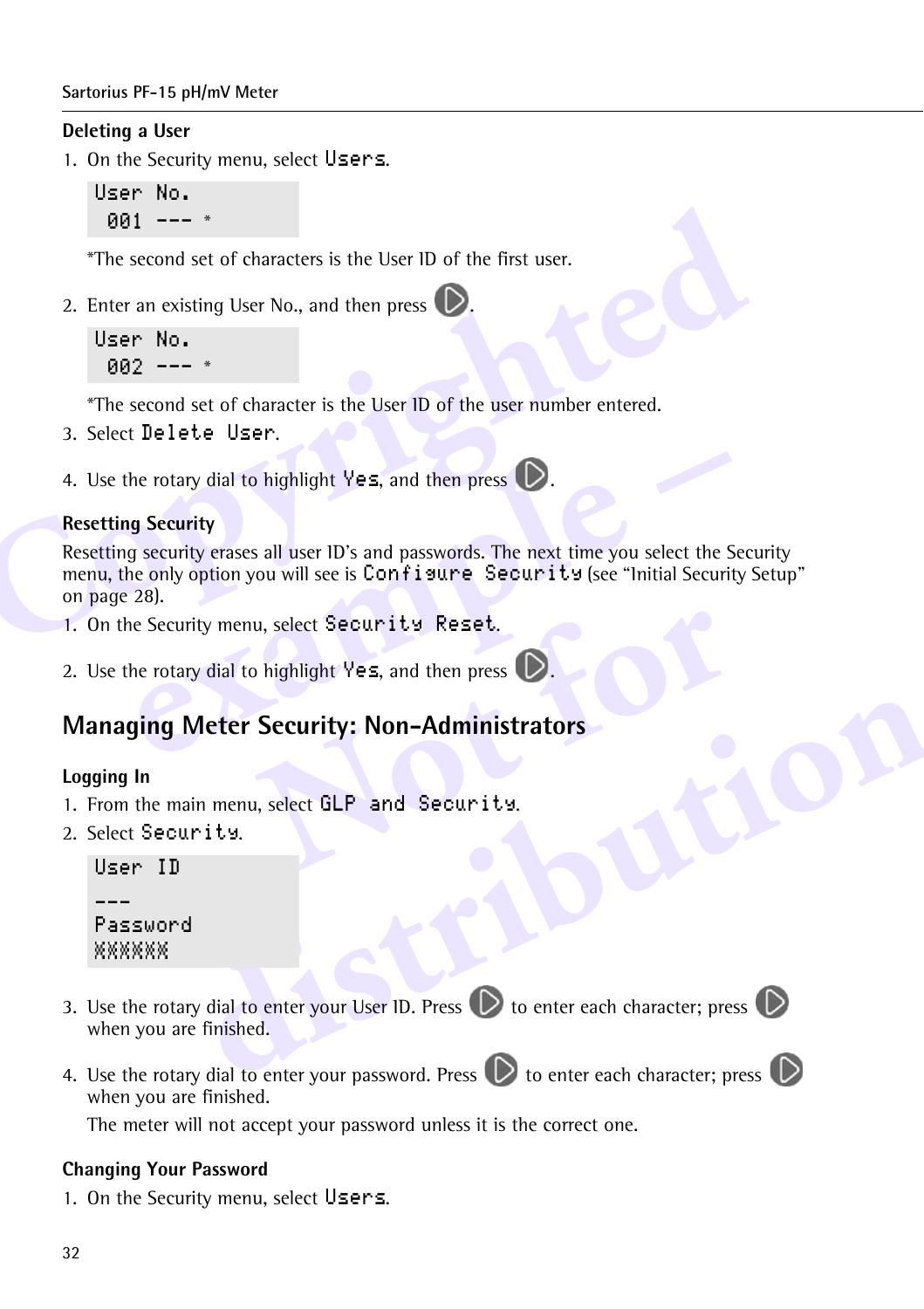User No. 001 --- \*

\*The second set of characters is the User ID of the first user.

2. Select Change Password.

```
Password
Confirm Password
```
- 3. Enter a six-character password, and then press  $\bigcirc$ .
- **Copyrighted** 4. Re-enter the same password, and then press  $\bigcirc$ . (If the second password does not match the first password, the meter will not accept it.)

#### **Viewing Your Permissions**

- 1. On the Security menu, select Users.
- 2. Select Permissions.

```
>Calibrate
 Settings
 Administrator
```
**Example 3** and the interpression of the first password, the meter will not accept it.)<br> **ewing Your Permissions**<br>
On the Security menu, select Users.<br>
Select Permissions.<br>
>Calibrate<br>
Settings<br>
Administrator<br>
In this exam **Prator**<br> **E**, the Calibrate permission is turned on; Settings and Admir<br>
an Administrator, you cannot change your own permissions<br> **Connecting the pH Sensor**<br>
And the instructions that came with the pH sensor. See also "I In this example, the Calibrate permission is turned on; Settings and Administrator are turned off.

If you are not an Administrator, you cannot change your own permissions.

# <span id="page-13-0"></span>**Preparing and Connecting the pH Sensor**

**example, the Calibrate permission is turned on; Settings and Administrator are of off.<br>
<b>are not an Administrator, you cannot change your own permissions.**<br> **aring and Connecting the pH Sensor**<br>
of first read the instruct Be sure to first read the instructions that came with the pH sensor. See also "pH Sensors" on page 15.

#### **Hints to achieve better accuracy**



- § Make sure the tip of the sensor remains immersed in the buffer or sample while measuring.
- Gently stir all buffers and samples about 1 minute to allow the sensor to reach equilibrium.
- Calibrate using at least two buffers, bracketing the expected pH of your samples.
- § Always calibrate the meter and sensor within the temperature range in which measurements are to be performed.
- § Leave the fill/vent hole open during use.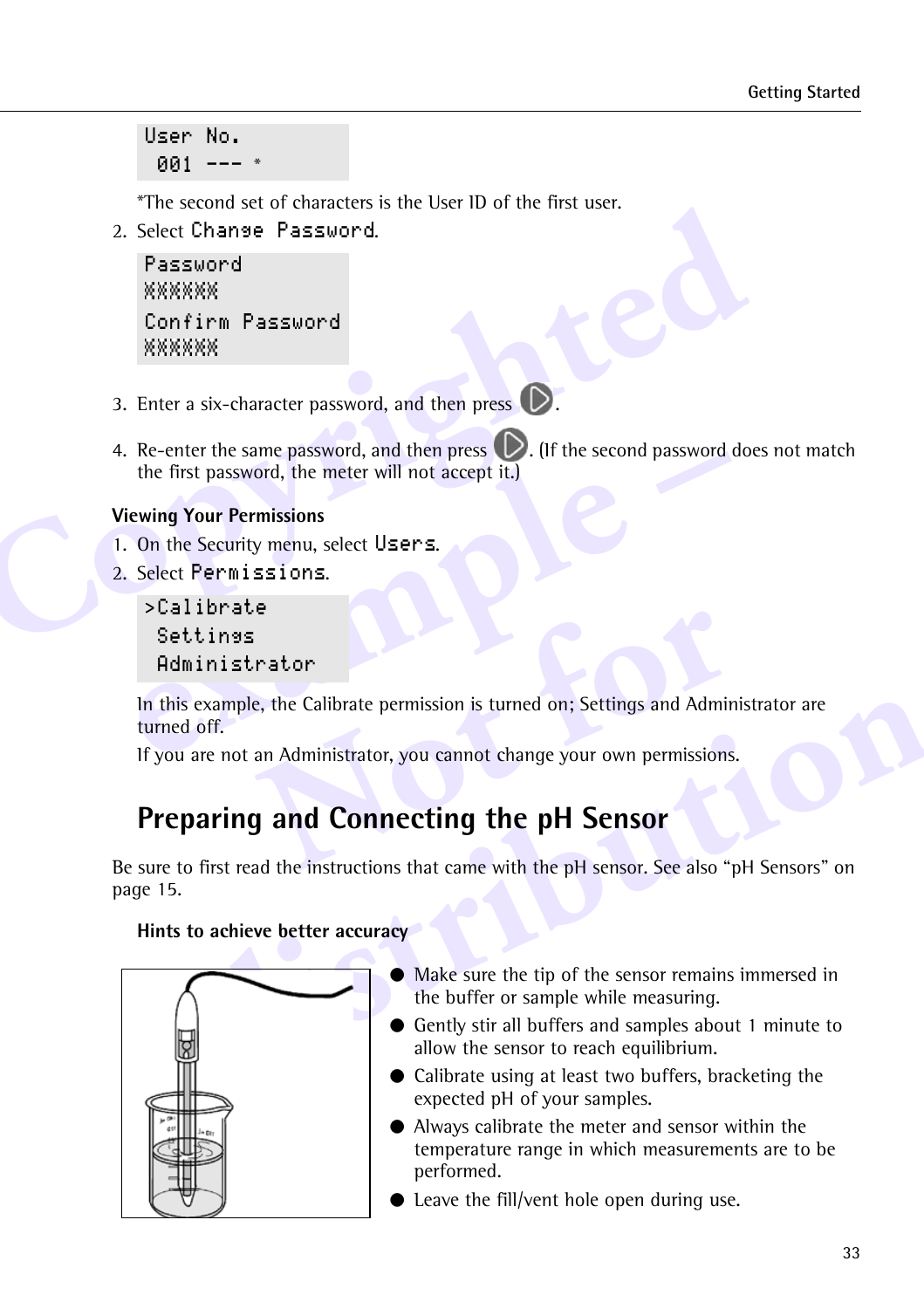#### **Sartorius PF-15 pH/mV Meter**



§ Rinse the sensor between each measurement with DI or RO water, and then blot the sensor dry with a soft, absorbent paper. Do not touch the glass membrane or rub the electrode. Then rinse the sensor with a portion of the next buffer or sample to be measured.



§ When not in use, close the fill/vent hole and keep the sensor wet by placing some sensor filling or storage solution (3 mol/L KCl) in the wetting cap and storing the sensor with the wetting cap on.

#### **To prepare and install the pH sensor:**



- 1. Remove the wetting cap from the sensor.
- 2. If necessary, clean the sensor (see "Cleaning the pH Sensor" on page 69).
- **1.** Remove the wetting cap from the sensor.<br>
1. Remove the wetting cap from the sensor.<br>
2. If necessary, clean the sensor (see "Cleaning the pH Sensor" on page 69).<br>
3. Before first using the sensor, or whenever the sens 3. Before first using the sensor, or whenever the sensor is dry, soak it overnight in a sensor filling or storage solution (3 mol/L KCl).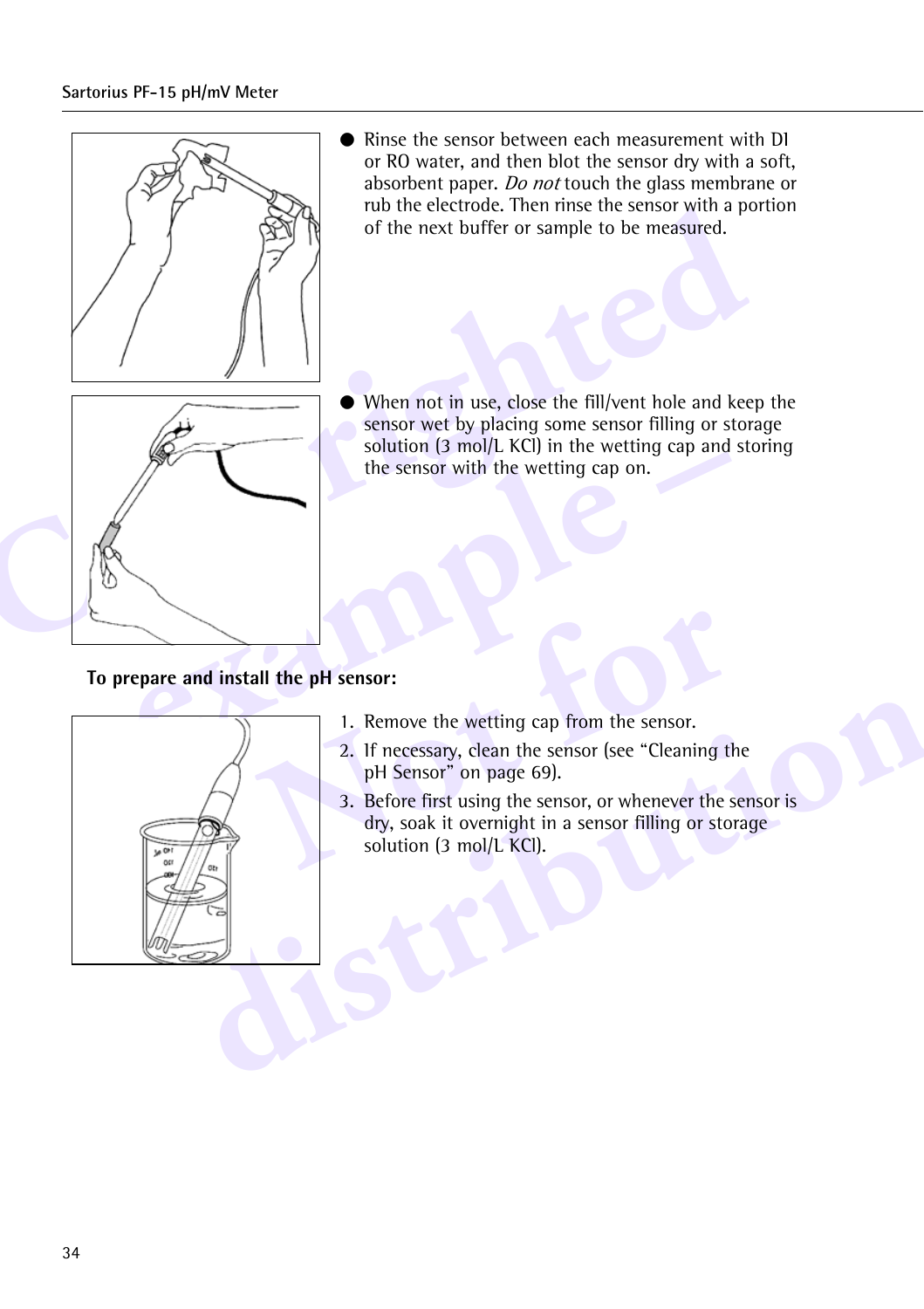

- 4. Turn on the meter and check it for correct function:
	- a. Put the BNC shorting cap (supplied with the meter) on the meter's BNC connector.
	- b. Measure the mV offset (see "mV Calibration" on page 44).

If the mV value is  $0.0 \pm 0.1$ , the meter is functioning correctly. Note that the long-term drift specified for this portable meter is ±0.1 mV/month since the most recent calibration.

5. Plug the pH sensor cable into the BNC input connector (6) on the meter. Push the connector on the cable onto the connector on the meter and rotate it clockwise until it locks in place.

the cable onto the connector on the method it lockwise until it locks in place.<br>
Important Note: For the meter to auto<br>
detect the type of temperature sensor, y<br>
turn on the meter and then connect the<br>
meter. The sensor *m* **Important Note:** For the meter to automatically detect the type of temperature sensor, you must first turn on the meter and then connect the sensor to the meter. The sensor must be between 15°C and 40°C (59°F–104°F); if the sensor is outside this range, the meter can not correctly identify the sensor type and temperature readings will be incorrect. In this case, you must manually enter the sensor type (see ["Entering the Temperature Sensor Type" on page 26\)](#page-6-0).

| PF-15                                                | 6. Plug the temperature sensor cable into the<br>temperature sensor connector $\Theta$ ) on the meter. If<br>using a DocuClip, plug its cable into the DocuClip<br>connector $\left( \bullet \right)$ on the meter. |
|------------------------------------------------------|---------------------------------------------------------------------------------------------------------------------------------------------------------------------------------------------------------------------|
|                                                      | If you are using a DocuClip that was installed on the<br>pH sensor and pre-calibrated at the factory, the meter<br>automatically reads the sensor's most recent<br>calibration data.                                |
|                                                      | If you are using a DocuClip that you installed on the<br>pH sensor, the meter prompts you to enter the<br>sensor's serial number and calibrate the sensor before<br>use. See "Calibration" on page 37.              |
| To disconnect the pH sensor:                         |                                                                                                                                                                                                                     |
| . Unplug the temperature sensor and DocuClip cables. |                                                                                                                                                                                                                     |
|                                                      | . Push in on the pH sensor's BNC connector to unlock it, and then rotate it                                                                                                                                         |

meter can not correctly identify the sen:<br>
temperature readings will be incorrect. I<br>
you must manually enter the sensor typ<br>
"Entering the Temperature Sensor Type"<br>
6. Plug the temperature sensor cable into temperature se 6. Plug the temperature sensor cable into the temperature sensor connector  $\Theta$  on the meter. If using a DocuClip, plug its cable into the DocuClip connector  $\left( \bullet \right)$  on the meter.

#### **To disconnect the pH sensor:**

- 1. Unplug the temperature sensor and DocuClip cables.
- 2. Push in on the pH sensor's BNC connector to unlock it, and then rotate it counterclockwise and pull.

#### **To store the pH sensor:**

● *Always* store pH sensors in 3 mol/L KCl storage solution. This is the best way to ensure the performance and life of the sensor.